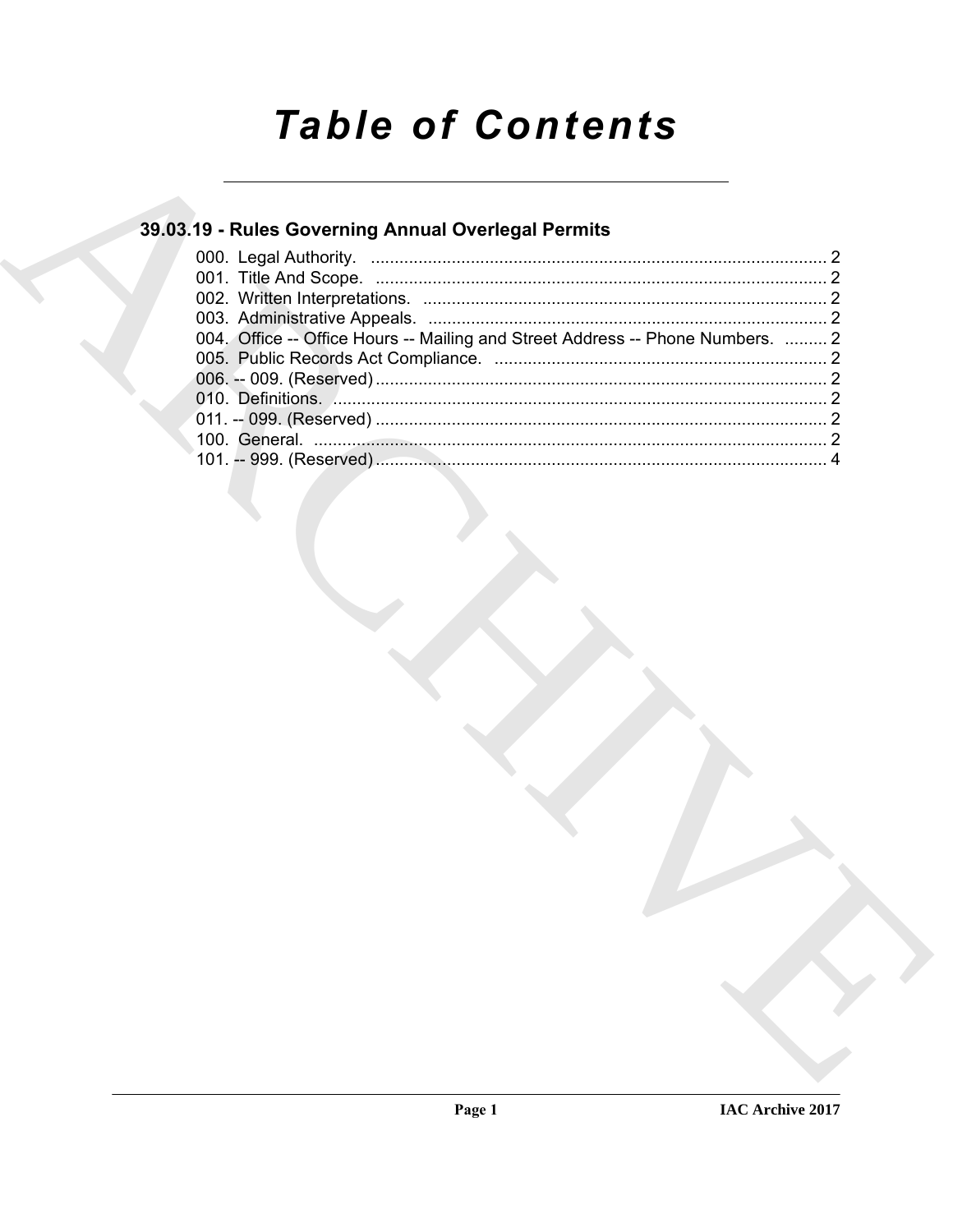#### **IDAPA 39 TITLE 03 CHAPTER 19**

#### **39.03.19 - RULES GOVERNING ANNUAL OVERLEGAL PERMITS**

#### <span id="page-1-1"></span><span id="page-1-0"></span>**000. LEGAL AUTHORITY.**

This rule, governing the movement of vehicles and/or loads which are in excess of the sizes or weights allowed by 49-1001, 49-1002 or 49-1010, is adopted under the authority of Sections 40-312 and 49-1004, Idaho Code. (4-5-00)

#### <span id="page-1-2"></span>**001. TITLE AND SCOPE.**

**01. Title**. This rule shall be cited as IDAPA 39.03.19, "Rules Governing Annual Overlegal Permits," IDAPA 39, Title 03, Chapter 19. (4-5-00)

**02.** Scope. This rule states the provisions relating to issuance of annual overlegal permits. (4-5-00)

<span id="page-1-3"></span>

| 002. | <b>WRITTEN INTERPRETATIONS.</b>                            |             |
|------|------------------------------------------------------------|-------------|
|      | This chapter does not provide for written interpretations. | $(3-30-01)$ |

#### <span id="page-1-4"></span>**003. ADMINISTRATIVE APPEALS.**

This chapter does not provide for administrative appeals. (3-30-01)

#### <span id="page-1-5"></span>**004. OFFICE -- OFFICE HOURS -- MAILING AND STREET ADDRESS -- PHONE NUMBERS.**

**01.** Street and Mailing Address. The Idaho Transportation Department maintains a central office in 3311 W. State Street with a mailing address of PO Box 7129, Boise, ID 83707-1129. (3-25-16) Boise at 3311 W. State Street with a mailing address of PO Box 7129, Boise, ID 83707-1129.

**02. Office Hours**. Daily office hours are 7:30 a.m. to 5:00 p.m. except Saturday, Sunday and state holidays. (3-25-16) holidays.  $(3-25-16)$ 

**03. Telephone and Fax Numbers**. The central office may be contacted during office hours by phone at (208) 334-8420 or by fax at (208) 334-8419. (3-25-16)

#### <span id="page-1-6"></span>**005. PUBLIC RECORDS ACT COMPLIANCE.**

All records associated with this chapter are subject to and in compliance with the Idaho Public Records Act, as set forth in Sections 9-337 through 9-350, Idaho Code. (3-25-16)

#### <span id="page-1-7"></span>**006. -- 009. (RESERVED)**

<span id="page-1-11"></span><span id="page-1-8"></span>**010. DEFINITIONS.**

Refer to IDAPA 39.03.01, "Rules Governing Definitions," for definitions of the terms used in this rule. (10-2-89)

#### <span id="page-1-9"></span>**011. -- 099. (RESERVED)**

#### <span id="page-1-12"></span><span id="page-1-10"></span>**100. GENERAL.**

Overlegal permits may be issued for continuous operation to haul or transport nonreducible loads having specified maximum dimensions of oversize or overweight provided such permits for multiple trips can maintain the same measure of protection to highway facilities and to the traveling public as is provided by single trip permits. (4-5-00)

<span id="page-1-13"></span>**01.** Oversize. Permits for continuous operation, oversize only. (10-2-89)

**39.03.19 - RULES OVERVING ANNUAL OVERLEGAL PERMITS**<br> **BRACHIVENTY:**<br> **CALCATIONITY:**<br> **CALCATIONITY:**<br> **CALCATIONITY:**<br> **CALCATIONITY:**<br> **CALCATIONITY:**<br> **CALCATIONITY:**<br> **CALCATIONITY:**<br> **CALCATIONITY:**<br> **CALCATIONITY: a.** Permits for continuous operation shall be issued to one (1) specified power unit. The permittee may tow various units with the specified power unit, either as towaway vehicles or as trailers hauling oversize loads. Except as provided in IDAPA 39.03.07, "Rules Governing Restricted Routes for Semitrailers," 39.03.16, "Rules Governing Oversize Permits for Non-Reducible Vehicles and/or Loads," Section 200 and 39.03.22, "Rules Governing Overlegal Permits for Extra-Length Vehicle Combinations," oversize loads shall be nonreducible in width, length, or height. In the case of specially constructed equipment, mounted on a towed vehicle, or if the towed vehicle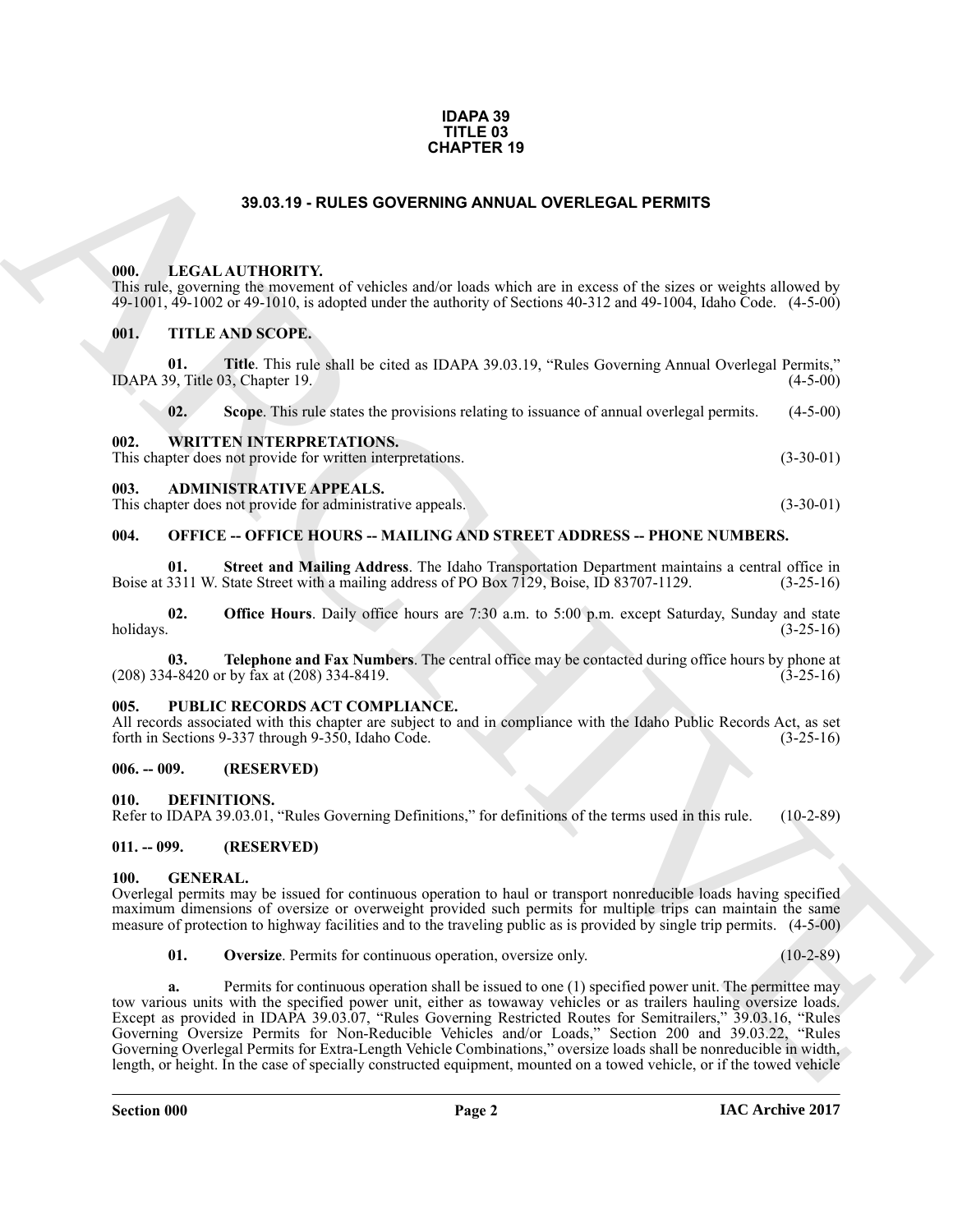### *IDAHO ADMINISTRATIVE CODE IDAPA 39.03.19 Idaho Transportation Department Rules Governing Annual Overlegal Permits*

is only hauling an oversize but not overweight load, the permit may be issued to the towed vehicle. (4-5-00)

**b.** Maximum size of loads or vehicles transported under authority of an annual oversize or manufactured homes/modular buildings and office trailer permit, for black and interstate routes, shall be limited to a width of sixteen (16) feet (manufactured homes, modular buildings, and office trailers limited as per IDAPA 39.03.17, "Rules Governing Permits for Manufactured Homes, Modular Buildings, and Office Trailers"), a height of fifteen (15) feet six (6) inches, and to a combination length of one hundred ten (110) feet including load overhang. Annual oversize permits for red coded routes shall be limited to a width of twelve (12) feet six (6) inches. A current Pilot/Escort Vehicle and Travel Time Requirements Map shall accompany such permits for extended operations and shall be considered to be a part of the permit. (3-25-16)

<span id="page-2-0"></span>**02.** Overweight/Oversize. Permits for continuous operation involving overweight loads shall be to the following conditions and requirements: (10-2-89) subject to the following conditions and requirements:

**a.** Annual permits may not be issued for gross weights in excess of two hundred thousand (200,000) pounds for any colored route. Gross weights in excess of two hundred thousand (200,000) pounds must operate by single trip permit. single trip permit.

**b.** Since the fees are now based on the number of axles and gross weight to calculate the fee per mile, annual overweight permits will have to be issued to various combinations including those with a different number of axles and higher gross weights for those axles. You will no longer be able to operate less axles than the number stated on the permit, because the fee per mile (using less axles) would be greater than the fee per mile for the higher number of axles and gross weight. The number of axles in the vehicle configuration may be greater than the number of axles listed on the permit. The gross weight of the vehicle configuration may be less than the gross weight stated for each colored route, but your fee per mile will be based on and reported at the stated gross weight for each colored route on the permit (i.e. black, purple, green and vellow) and the number of axles. the permit (i.e. black, purple, green and yellow) and the number of axles.

Roofin Transportation Dependence of the space of the language density and Developed Properties to the space of the space of the space of the space of the space of the space of the space of the space of the space of the sp **c.** To comply with Section 49-1001, Idaho Code, the permittee will make quarterly reports of mileage to the Department at the permitted weight levels separate from the registered weight mileage otherwise required to be reported to that agency. Mileage for single trip overweight permits is charged for and collected at the time of issuance, and need not be reported elsewhere. A quarterly statement is mailed out every three (3) months and required to be returned to the department even if no miles were traveled using the overweight part of the annual permit during that quarter. Every time a non-reducible vehicle and/or load exceeds legal axle weights and/or eighty thousand (80,000) pounds operating under an annual overweight/oversize permit it must be reported on the quarterly statement. The gross weight, number of axles, and the total miles traveled will be the information needed to report. If the gross weight is in between two (2) weight categories listed on the permit/quarterly statement, the permittee will report at the next higher gross weight limit. (3-25-16) the next higher gross weight limit.

**d.** Annual permits involving overweight loadings will be available at the following levels: (4-6-92)

i. Red Routes -- The red routes contain posted bridges and require approval or analysis from the Department. A vehicle configuration may be issued an annual overweight/oversize permit for travel on red routes, upon completion of an analysis verifying the requested weights are acceptable. The annual permit will be issued for a specific vehicle configuration, operating on a specific route, at specific weights. All information will be listed on the annual permit and will be subject to revocation at such time the vehicle configuration changes (such as axle spacings), the approved weights change, or a bridge rating changes. (8-4-95) spacings), the approved weights change, or a bridge rating changes.

Yellow Routes -- The yellow overweight level is based on a single axle loading of twenty-two thousand five hundred (22,500) pounds, a tandem axle loading of thirty-eight thousand (38,000) pounds, and a tridem axle loading of forty-eight thousand (48,000) pounds or the equivalent loading as determined by spacings and number<br>of axles and computed by applying the formula  $W = 560$  ((LN/N-1) + 12N + 36). (4-6-92) of axles and computed by applying the formula  $W = 560 ((L\hat{N}/N-1) + 12N + 36)$ .

iii. Orange Routes -- The orange overweight level is based on a single axle loading of twenty-four thousand (24,000) pounds, a tandem axle loading of forty-one thousand (41,000) pounds, and a tridem axle loading of fifty-one thousand five hundred (51,500) pounds or the equivalent loading as determined by spacings and number of axles and computed by applying the formula  $W = 600$  ((LN/N-1) + 12N + 36). (3-30-01) axles and computed by applying the formula  $W = 600$  ((LN/N-1) + 12N + 36).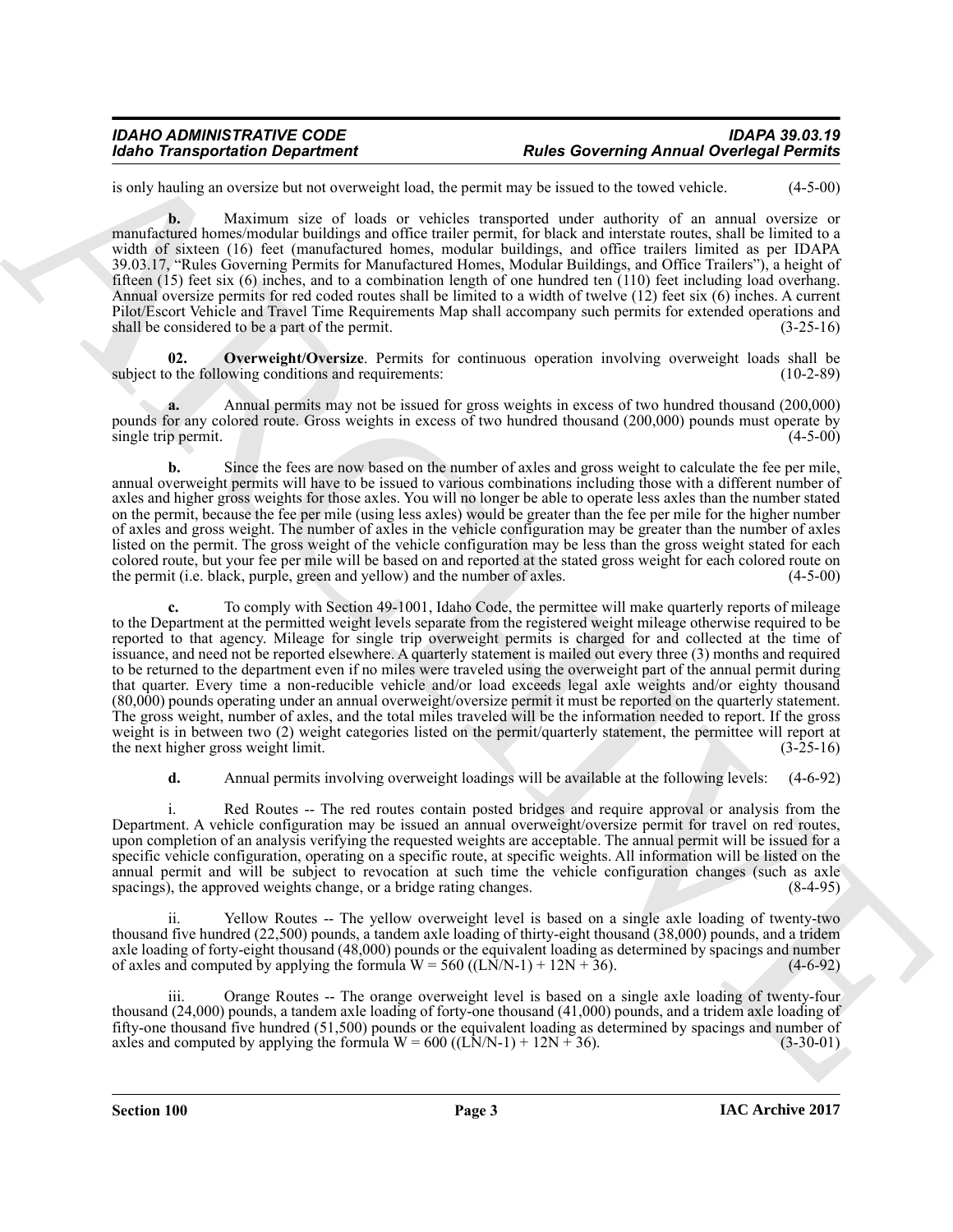#### *IDAHO ADMINISTRATIVE CODE IDAPA 39.03.19 Rules Governing Annual Overlegal Permits*

Model Transportation Dependent of the state of the state of the convention of the control of the state of the state of the state of the state of the state of the state of the state of the state of the state of the state o Green Routes -- The green overweight level is based on a single axle loading of twenty-five thousand five hundred (25,500) pounds, a tandem axle loading of forty-three thousand five hundred (43,500) pounds and a tridem axle loading of fifty-four thousand five hundred (54,500) pounds or the equivalent loading as determined by spacings and number of axles and computed by applying the formula  $W = 640$  ((LN/N-1) + 12N +36).  $(4-6-92)$ 

Blue Routes -- The blue overweight level is based on a single axle loading of twenty-seven thousand (27,000) pounds, a tandem axle loading of forty-six thousand (46,000) pounds, and a tridem axle loading of fifty-seven thousand five hundred (57,500) pounds or the equivalent loading as determined by spacings and number of axles and computed by applying the formula  $W = 675 ((LN/N-1) + 12N + 36)$ . (3-30-01)

vi. Purple Routes -- The purple overweight level is based on a single axle loading of thirty thousand (30,000) pounds, a tandem axle loading of fifty-one thousand five hundred (51,500) pounds, and a tridem axle loading of sixty-four thousand five hundred (64,500) pounds or the equivalent loading as determined by spacings and number of axles and computed by applying the formula  $W = 755 ((LN/N-1) + 12N + 36)$ . (3-30-01)

vii. Black Routes -- The black overweight level is based on a single axle loading of thirty-three thousand (33,000) pounds, a tandem axle loading of fifty-six thousand (56,000) pounds, and a tridem axle loading of seventy thousand five hundred (70,500) pounds or the equivalent loading as determined by spacings and number of axles and computed by applying the formula  $W = 825 ((LN/N-1) + 12N + 36)$ . (4-6-92) axles and computed by applying the formula  $W = 825 ((LN/N-1) + 12N + 36)$ .

viii. Vehicles or loads exceeding the axle weights, groups of axle weights, or total gross weights allowed on any of the overweight levels must operate by single trip permit only.

ix. Weight Formula. "W" is the maximum weight in pounds (to the nearest five hundred (500) pounds) carried on any group of two (2) or more consecutive axles. "L" is the distance in feet between the extremes of any group of two  $(2)$  or more consecutive axles, "N" is the number of axles under consideration and "F" is the load factor most appropriate based on the most critical bridge on the highway route.  $(4-6-92)$ most appropriate based on the most critical bridge on the highway route.

**e.** The maximum overweight levels shall not exceed eight hundred (800) pounds per inch width of tire nor the maximum weights authorized by IDAPA 39.03.13, "Rules Governing Overweight Permits," Subsection (4-5-00)  $200.01.$  (4-5-00)

**f.** Annual overweight permits shall become invalid subject to the conditions of IDAPA 39.03.23, hoverning Revocation of Special Permits." (4-5-00) "Rules Governing Revocation of Special Permits."

#### <span id="page-3-0"></span>**101. -- 999. (RESERVED)**